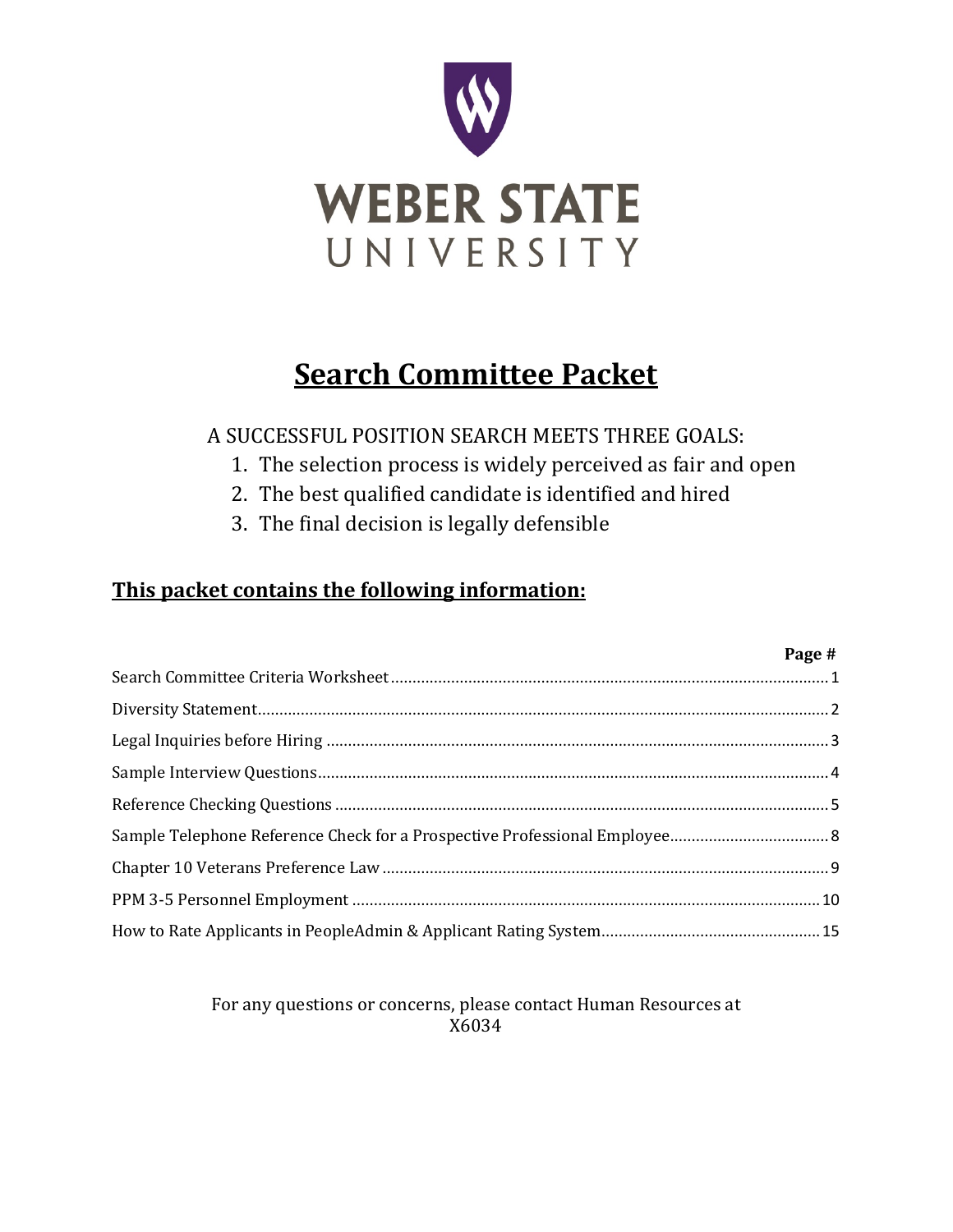## <span id="page-1-0"></span>**Search Committee Criteria Worksheet**

| 1. REQUIREMENTS<br><b>Education and Training</b>                                                                                 |                                                             |                                                                  |               |                                                                                                      |                  |
|----------------------------------------------------------------------------------------------------------------------------------|-------------------------------------------------------------|------------------------------------------------------------------|---------------|------------------------------------------------------------------------------------------------------|------------------|
| <b>OTHER REQUIREMENTS</b>                                                                                                        |                                                             |                                                                  |               |                                                                                                      |                  |
|                                                                                                                                  |                                                             |                                                                  |               |                                                                                                      |                  |
|                                                                                                                                  |                                                             |                                                                  |               |                                                                                                      |                  |
| 2. DISCRETIONARY CRITERIA<br><b>EXAMPLES:</b><br><b>Teaching Ability</b><br>Research/Publications<br><b>Communication Skills</b> | Campus<br>Collegiality<br>"H" FOR HIGHEST<br>"M" FOR MIDDLE | Familiarity with Weber State<br><b>Multicultural Sensitivity</b> |               | Education (beyond minimum)<br>Administrative Ability<br>Energy/Dedication<br>Racial/Gender Diversity |                  |
| <b>CRITERIA PERTINENT TO</b>                                                                                                     | "L" FOR LOWEST<br>PRIORITY                                  | Weight                                                           | <b>PAPER</b>  | <b>FIRST</b>                                                                                         | <b>SECOND</b>    |
| THIS POSITION                                                                                                                    |                                                             |                                                                  | <b>SCREEN</b> | <b>INTERVIEW</b>                                                                                     | <b>INTERVIEW</b> |
| $\mathbf{1}$<br>$\overline{2}$                                                                                                   |                                                             |                                                                  |               |                                                                                                      |                  |
| 3                                                                                                                                |                                                             |                                                                  |               |                                                                                                      |                  |
| $\overline{4}$                                                                                                                   |                                                             |                                                                  |               |                                                                                                      |                  |
| $\overline{5}$                                                                                                                   |                                                             |                                                                  |               |                                                                                                      |                  |
| 6<br>$\overline{7}$                                                                                                              |                                                             |                                                                  |               |                                                                                                      |                  |
| 8                                                                                                                                |                                                             |                                                                  |               |                                                                                                      |                  |
| $\overline{9}$                                                                                                                   |                                                             |                                                                  |               |                                                                                                      |                  |
| $\overline{10}$                                                                                                                  |                                                             |                                                                  |               |                                                                                                      |                  |
| 11                                                                                                                               |                                                             |                                                                  |               |                                                                                                      |                  |
| 12                                                                                                                               |                                                             |                                                                  |               |                                                                                                      |                  |
| 13<br>$\overline{14}$                                                                                                            |                                                             |                                                                  |               |                                                                                                      |                  |
| 15                                                                                                                               |                                                             |                                                                  |               |                                                                                                      |                  |
|                                                                                                                                  | Total Weight:                                               |                                                                  |               |                                                                                                      |                  |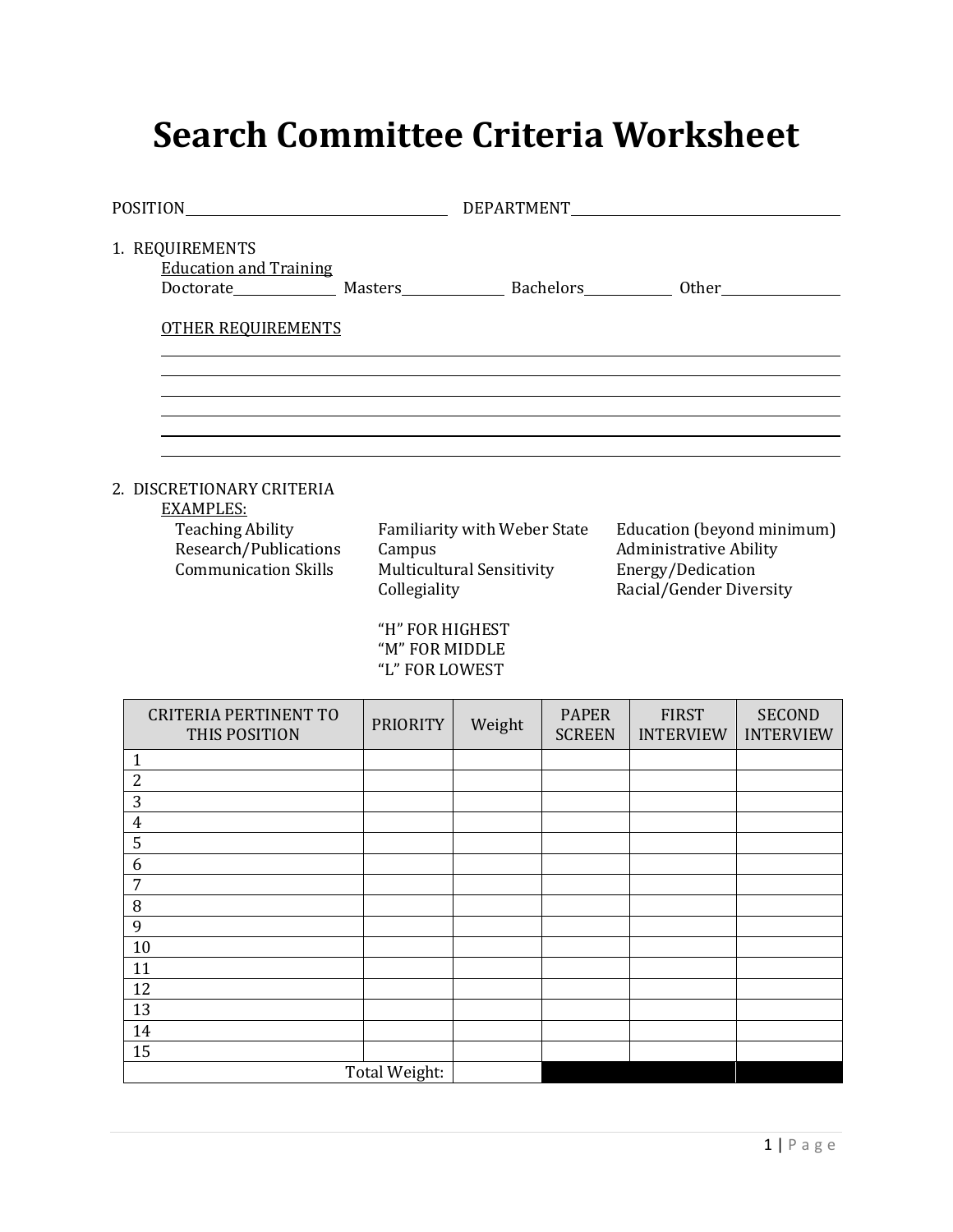# **Diversity Statement**

*As defined by the Human Resource Department Weber State University*

<span id="page-2-0"></span>The possession of an attribute or human dimension not sufficiently present in the current workforce (one that can be identified and defended) that would enhance the ability of the (your department) to depend on the end of the  $\alpha$ perform its mission and achieve its vision. Inherent in "Valuing Diversity" is the assumption that a heterogeneous workforce is more in keeping with the mission and vision than a homogeneous workforce.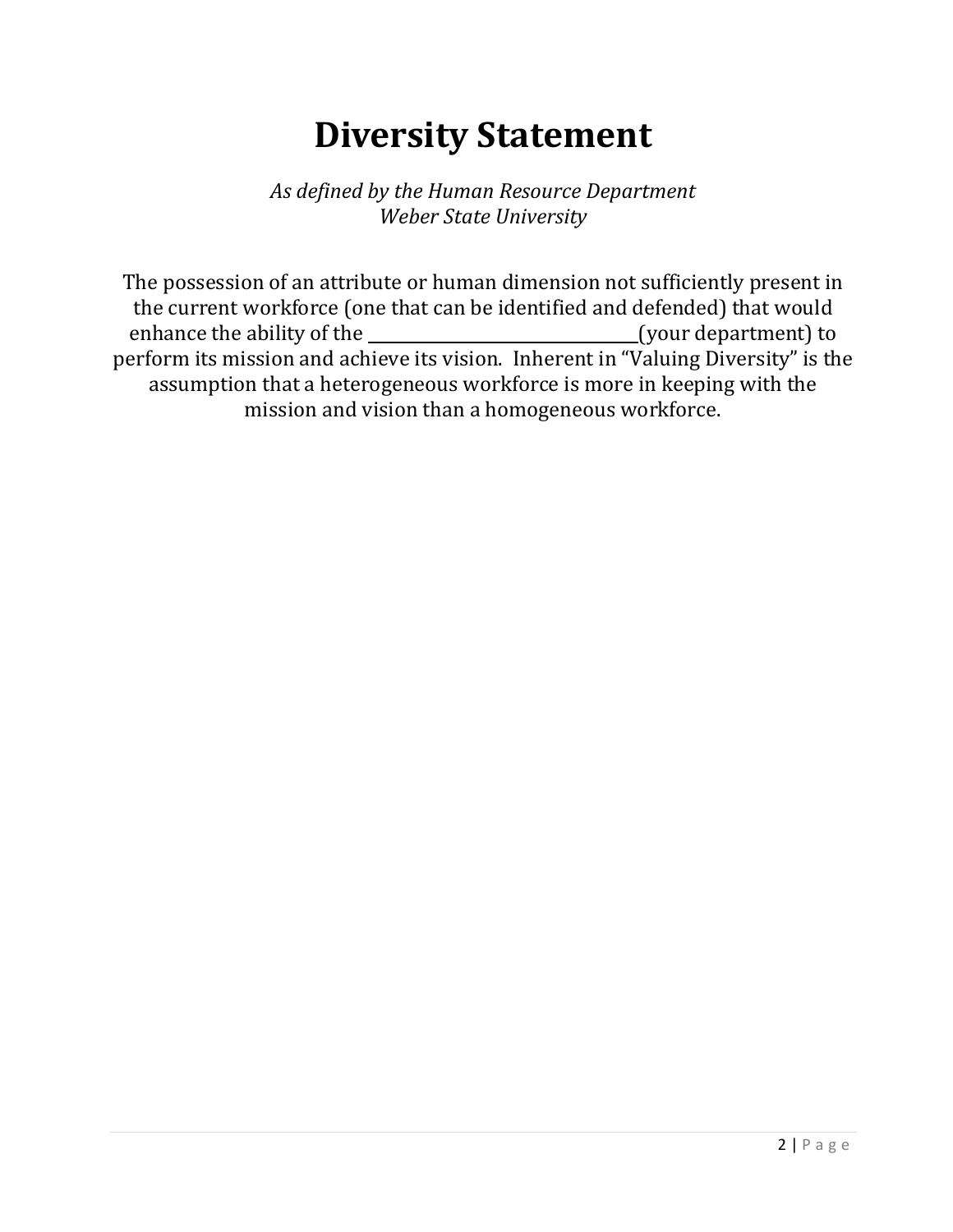# **Legal Inquiries before Hiring**

<span id="page-3-0"></span>Under federal law, there can be no job discrimination based on sex, race, color, religion, national origin, or age. Consequently, there are topics you should NOT ask a prospective employee because they may be discriminatory.

| Item                   | You CAN Ask              | <b>You CANNOT Ask</b>      |
|------------------------|--------------------------|----------------------------|
| Age                    | Whether candidate is     | Age, birth date, birth     |
|                        | above minimum or         | certificate, high school   |
|                        | maximum age              | graduation date            |
| <b>Criminal Record</b> | Conviction record, if it | <b>Arrest Record</b>       |
|                        | relates to ability to do |                            |
|                        | the job                  |                            |
| <b>Credit Rating</b>   | Anything that directly   | Anything that does not     |
|                        | relates to ability to do | relate to their ability to |
|                        | the job                  | do the job                 |
| <b>Disabilities</b>    | Anything that directly   | Anything that does not     |
|                        | relates to ability to do | relate to their ability to |
|                        | the job                  | do the job                 |
| <b>Work Schedule</b>   | Willingness to work      | Willingness to work        |
|                        | required work schedule   | anything particular        |
|                        |                          | religious holiday          |
| Marital/Family Status  | <b>Nothing</b>           | Anything                   |
| National Origin        | Whether candidate can    | Anything else              |
|                        | legally work in the US   |                            |
| Race, Religion, Sex    | <b>Nothing</b>           | Anything                   |
| Organizations          | Membership and offices   | Organizations or           |
|                        | held in professional     | societies candidate may    |
|                        | organizations related to | belong to                  |
|                        | expertise                |                            |

*Andler, Edward C. "Winning the Hiring Game" (Springfield Smith Coins Company 1992) p48.*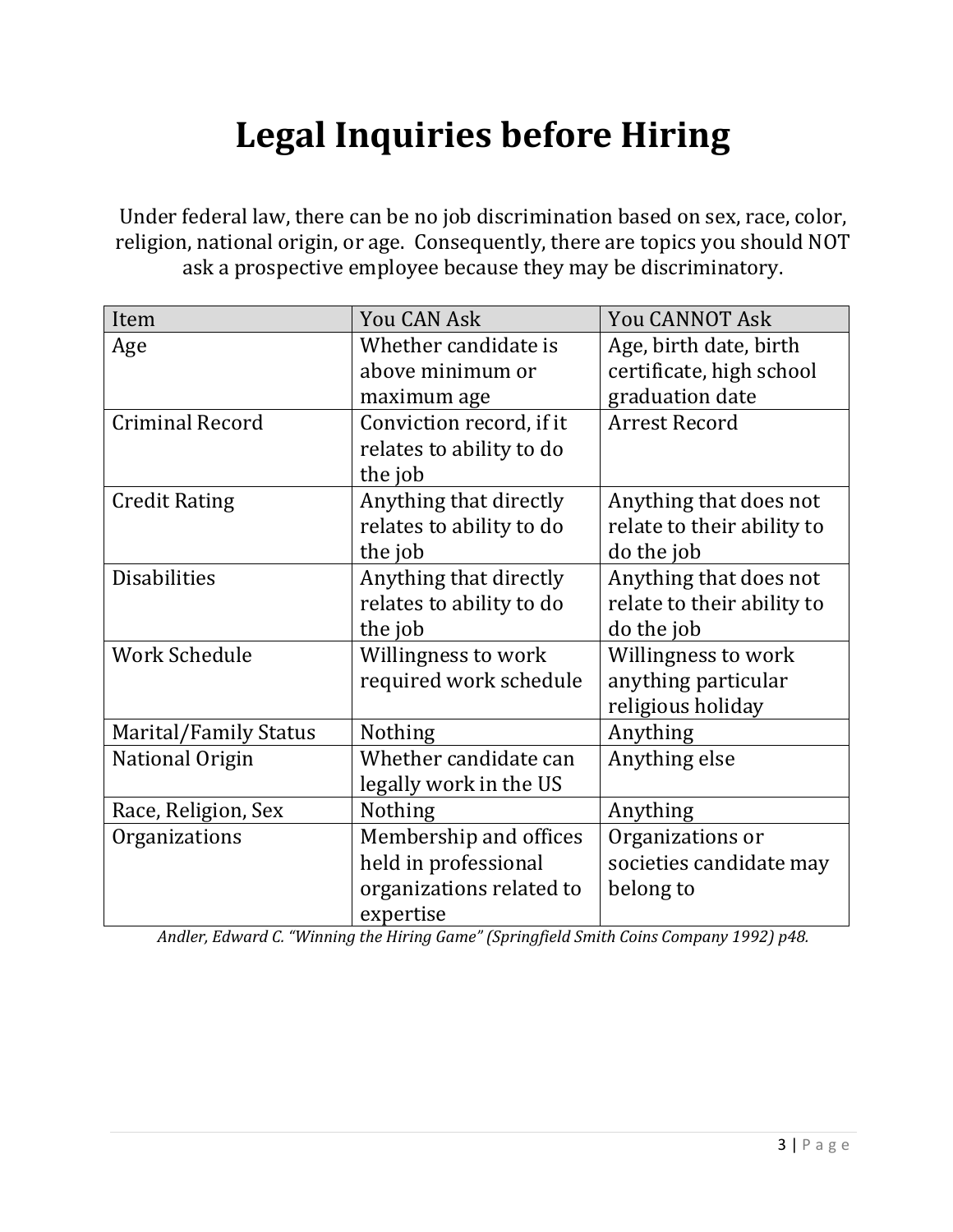# **Sample Interview Questions**

<span id="page-4-0"></span>Introductions:

• Position Description: Give a brief description of the position including duties, responsibilities, work hours, etc.

Goals:

- What interests you about this position?
- Tell us about your career goals, short-term and long-term.
- How do you expect to reach those goals?
- In what way would a position with \_\_\_\_\_\_\_ (company, department, etc.) meet your goals?
- What do you seek in this position that you are not getting in your present position?

Technical or Special Factors:

• Questions should be based on specialized skills, training and experience, and should be developed for each type of work which applicants are being interviewed.

Interpersonal skills/Motivation:

- How would you influence someone who is angry or upset?
- What motivates you to put forth your best effort?
- What are your strengths?
- What are your weaknesses?
- Describe a time when you were faced with problems on the job that tested your coping skills.

Job Performance/Attitude:

- If I asked former co-workers or supervisor to describe you, what would they say?
- Tell us about a particular project you worked on which you feel was your most creative.
- Describe to us a project you worked on with little or no supervision.
- Give me your definition of a team member and an example of how you are a team member.

**Ethics** 

- Have you ever faced a professional situation that presented an ethical challenge for you?
- How did you handle that situation?
- What did you learn, and how would you handle that type of situation if you faced it, again?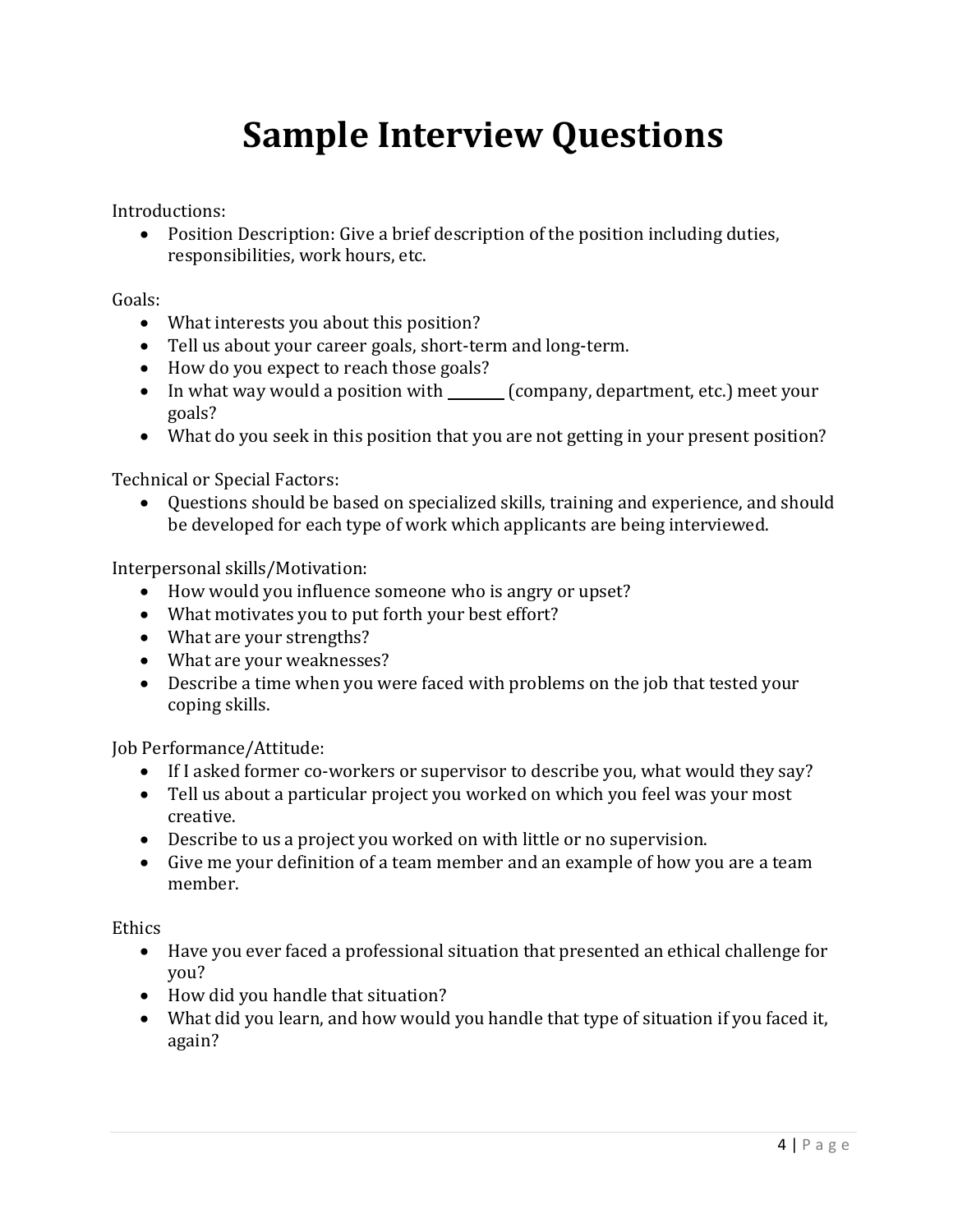# **Reference Checking Questions**

<span id="page-5-0"></span>Not all questions provided on this form may be appropriate for all searches. Use those that best fit your needs. You may make notations in the right hand column or use a separate sheet if more space is needed.

BUSINESS REFERENCE

| Candidate's Name                             | <b>Potential Position</b>                                                                                                                                                                                                                |
|----------------------------------------------|------------------------------------------------------------------------------------------------------------------------------------------------------------------------------------------------------------------------------------------|
|                                              |                                                                                                                                                                                                                                          |
|                                              |                                                                                                                                                                                                                                          |
|                                              |                                                                                                                                                                                                                                          |
|                                              |                                                                                                                                                                                                                                          |
|                                              |                                                                                                                                                                                                                                          |
|                                              |                                                                                                                                                                                                                                          |
|                                              | **Verification***                                                                                                                                                                                                                        |
|                                              | 1. I'd like to verify ___________'s dates of employment from _______ to ________.                                                                                                                                                        |
| duties)                                      | 2. What position did <b>solution</b> 2. What position did <b>solution</b> 2. What position did solution 2. What position did solution and position and position and position and position and position and position and position and pos |
| 3. How long have you known____________?      |                                                                                                                                                                                                                                          |
| 4. Why did_____________leave the university? |                                                                                                                                                                                                                                          |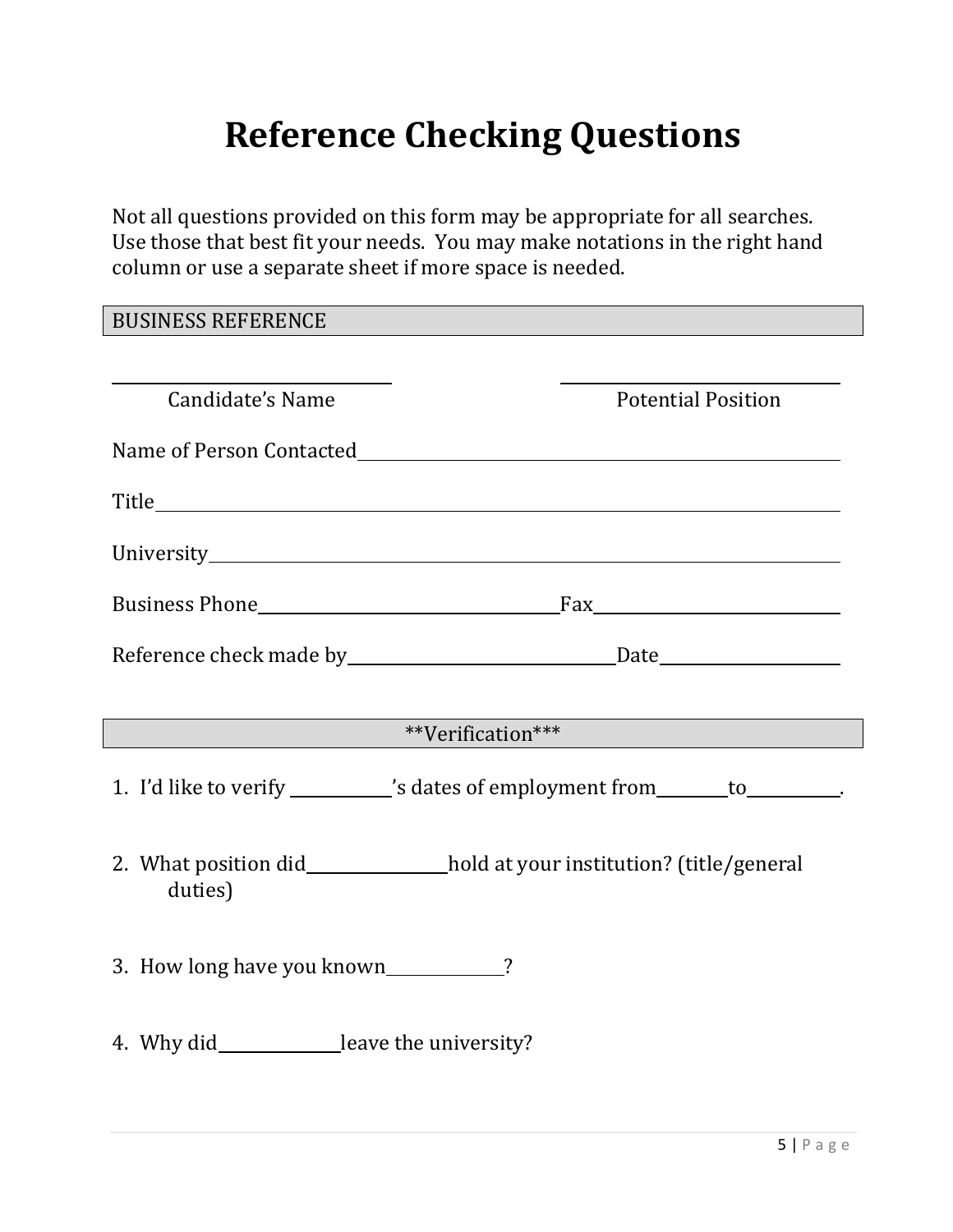### \*\*Performance\*\*

- 5. Did \_\_\_\_\_\_\_\_\_\_\_\_\_\_\_\_\_\_\_\_\_supervise other people? (How many? How effectively?)
- 6. What are \_\_\_\_\_\_\_\_\_\_\_\_\_\_\_\_'s strong points as they relate to the department/institution? What characteristics do you most admire about him/her?
- 7. What is your opinion of 's character, dependability, and general reputation?
- 8. How would you rate\_\_\_\_\_\_\_\_\_\_'s performance on a scale of 1 to 5 (5 being high) compared to other faculty/staff you have observed who are in a similar position?
- 9. How does he/she handle stress or handle something that doesn't go well?
- 10. If verifying information on a resume, read what he/she says were the duties and accomplishments with the institution, stop at each significant point, and ask the reference for comments.
- 11. How well does \_\_\_\_\_\_\_\_\_\_\_\_\_\_\_ relate to other people? (superiors, colleagues, students)
- 12. How did \_\_\_\_\_\_\_\_\_\_\_'s last department/student evaluation go? What recommended improvement areas were noted?
- 13. When it was known \_\_\_\_\_\_\_\_\_\_\_was leaving, was a counter offer or effort made to try to keep him/her?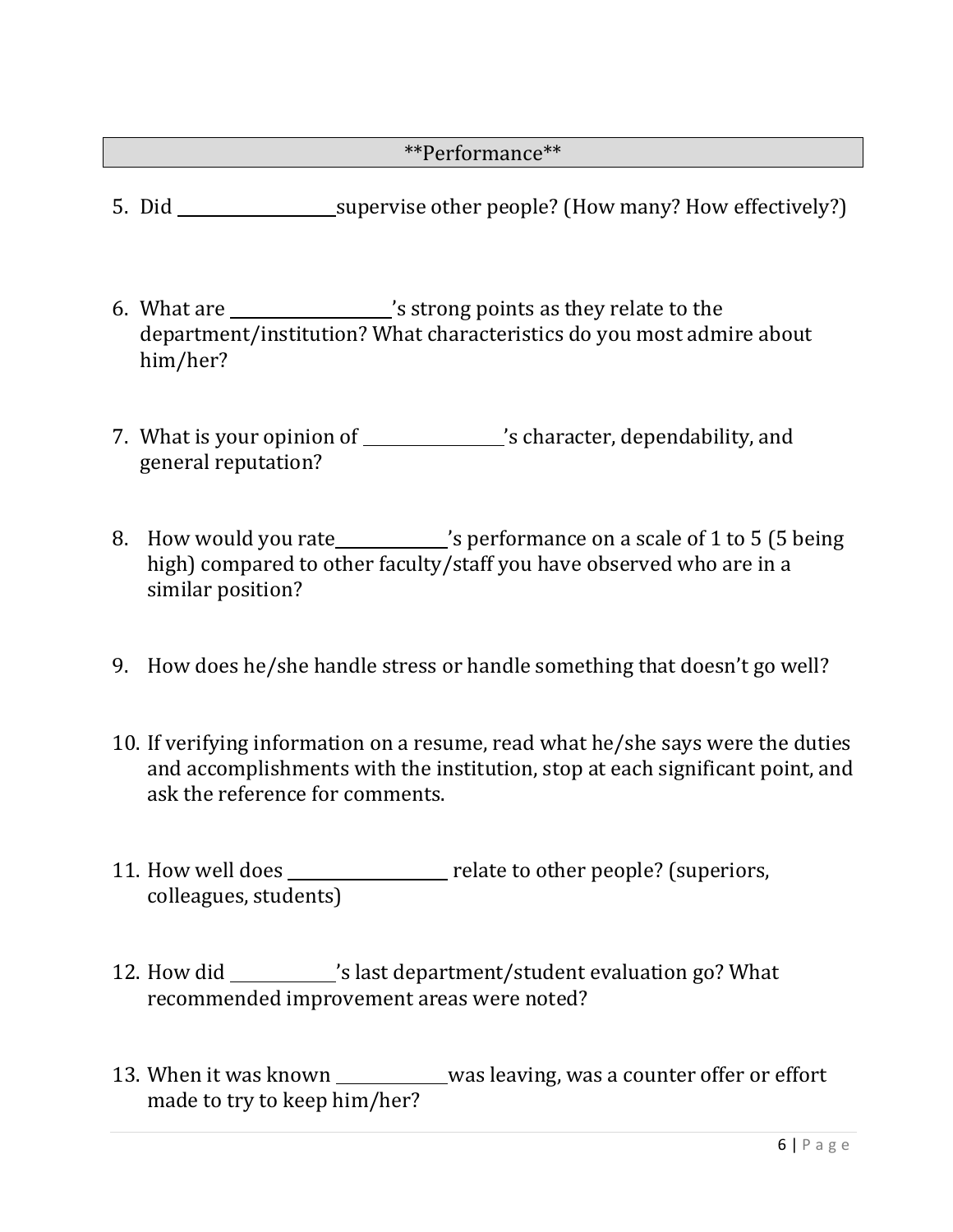- 14. Who did \_\_\_\_\_\_\_\_\_\_\_\_\_\_\_\_ work for prior to joining your institution?
- 15. Is \_\_\_\_\_\_\_\_\_\_\_\_\_\_\_\_ honest? Does he/she possess strong personal integrity?
- \*\*Developmental\*\* 16. What is the biggest change you've observed in \_\_\_\_\_\_\_\_\_\_\_\_? Where has there been the most growth?
- 17. Does have any problem with attendance?
- 18. Is <u>in the right career?</u> How far can he/she go?
- 19. If \_\_\_\_\_\_\_\_\_\_\_\_ asked you what one thing would most improve the way he/she perform on the job, what advice would you give?
- 20. What is the best way to work with \_\_\_\_\_\_\_\_\_\_\_\_\_\_\_ to quickly maximize his/her talents and effectiveness?
- 21. Everyone can improve in some way. What is one area in which \_\_\_\_\_\_\_\_\_\_\_\_\_\_\_\_\_\_ could improve?
- 22. Would you hire \_\_\_\_\_\_\_\_\_\_\_\_\_\_\_\_\_\_\_ back into their current position?

### \*\*Comments/Summary\*\*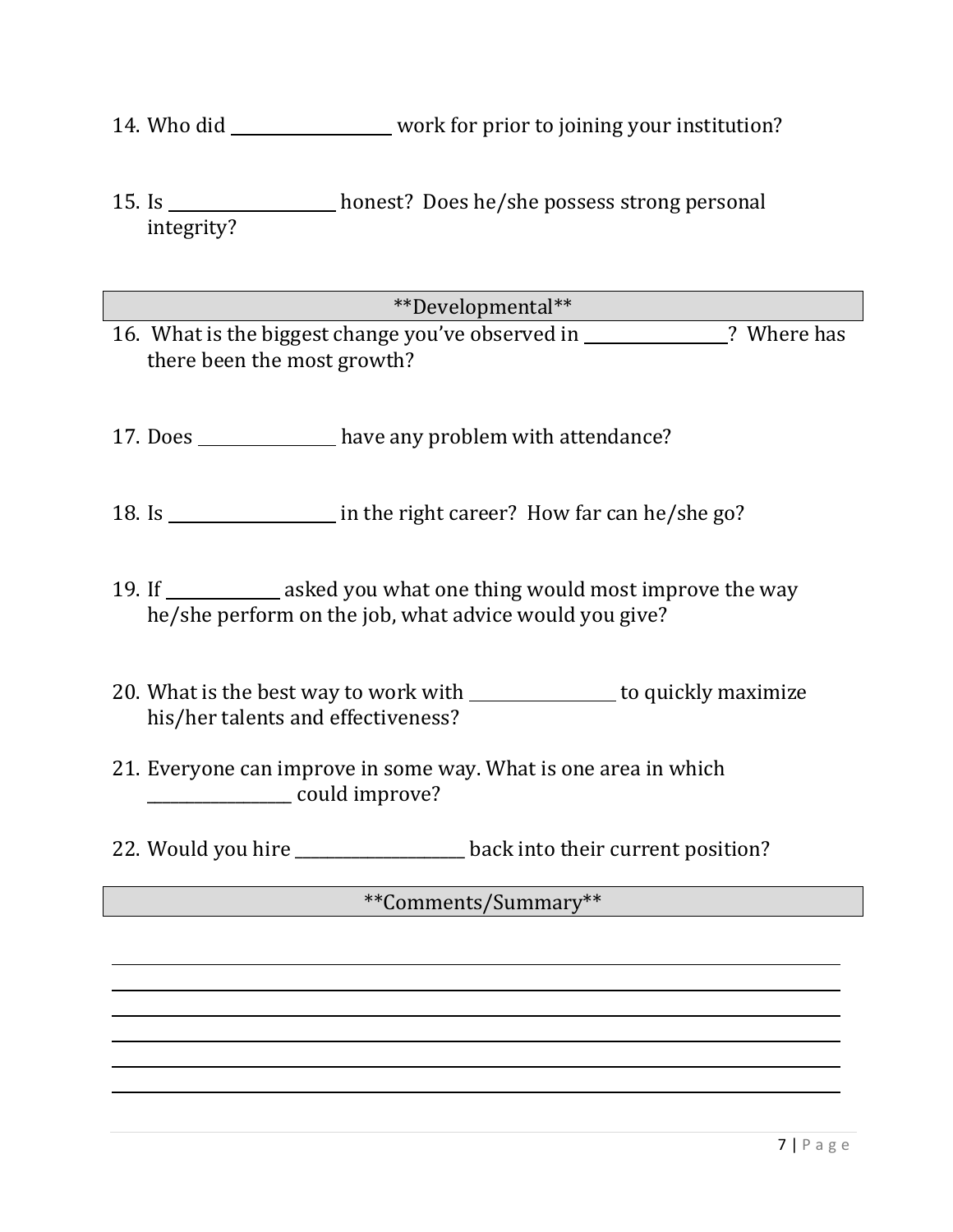## <span id="page-8-0"></span>**Sample Telephone Reference Check for a Prospective Exempt/Non-Exempt Employee**

My name is  $\frac{1}{\sqrt{1-\frac{1}{\sqrt{1-\frac{1}{\sqrt{1-\frac{1}{\sqrt{1-\frac{1}{\sqrt{1-\frac{1}{\sqrt{1-\frac{1}{\sqrt{1-\frac{1}{\sqrt{1-\frac{1}{\sqrt{1-\frac{1}{\sqrt{1-\frac{1}{\sqrt{1-\frac{1}{\sqrt{1-\frac{1}{\sqrt{1-\frac{1}{\sqrt{1-\frac{1}{\sqrt{1-\frac{1}{\sqrt{1-\frac{1}{\sqrt{1-\frac{1}{\sqrt{1-\frac{1}{\sqrt{1-\frac{1}{\sqrt{1-\frac{1}{\sqrt{1-\frac{1}{\sqrt{1-\frac{1}{\sqrt{1-\frac$ at Weber State University. We are filling a position within our department and would like to verify some employment information on (applicant's name), who was employed by you from (beginning date) until (end date).

| 5. How did he/she get along with other people?                                   |  |  |  |  |  |
|----------------------------------------------------------------------------------|--|--|--|--|--|
| 6. Would you comment on his/her:                                                 |  |  |  |  |  |
| a.                                                                               |  |  |  |  |  |
|                                                                                  |  |  |  |  |  |
| C.                                                                               |  |  |  |  |  |
| d.                                                                               |  |  |  |  |  |
| 7. Why did he/she leave the position?                                            |  |  |  |  |  |
| 8. Would you reemploy? Yes________ No________ Why not?__________________________ |  |  |  |  |  |
| 9. Is there anything else you would like to comment on regarding                 |  |  |  |  |  |
| (applicant's name) employment and job performance?                               |  |  |  |  |  |
|                                                                                  |  |  |  |  |  |
|                                                                                  |  |  |  |  |  |
|                                                                                  |  |  |  |  |  |
|                                                                                  |  |  |  |  |  |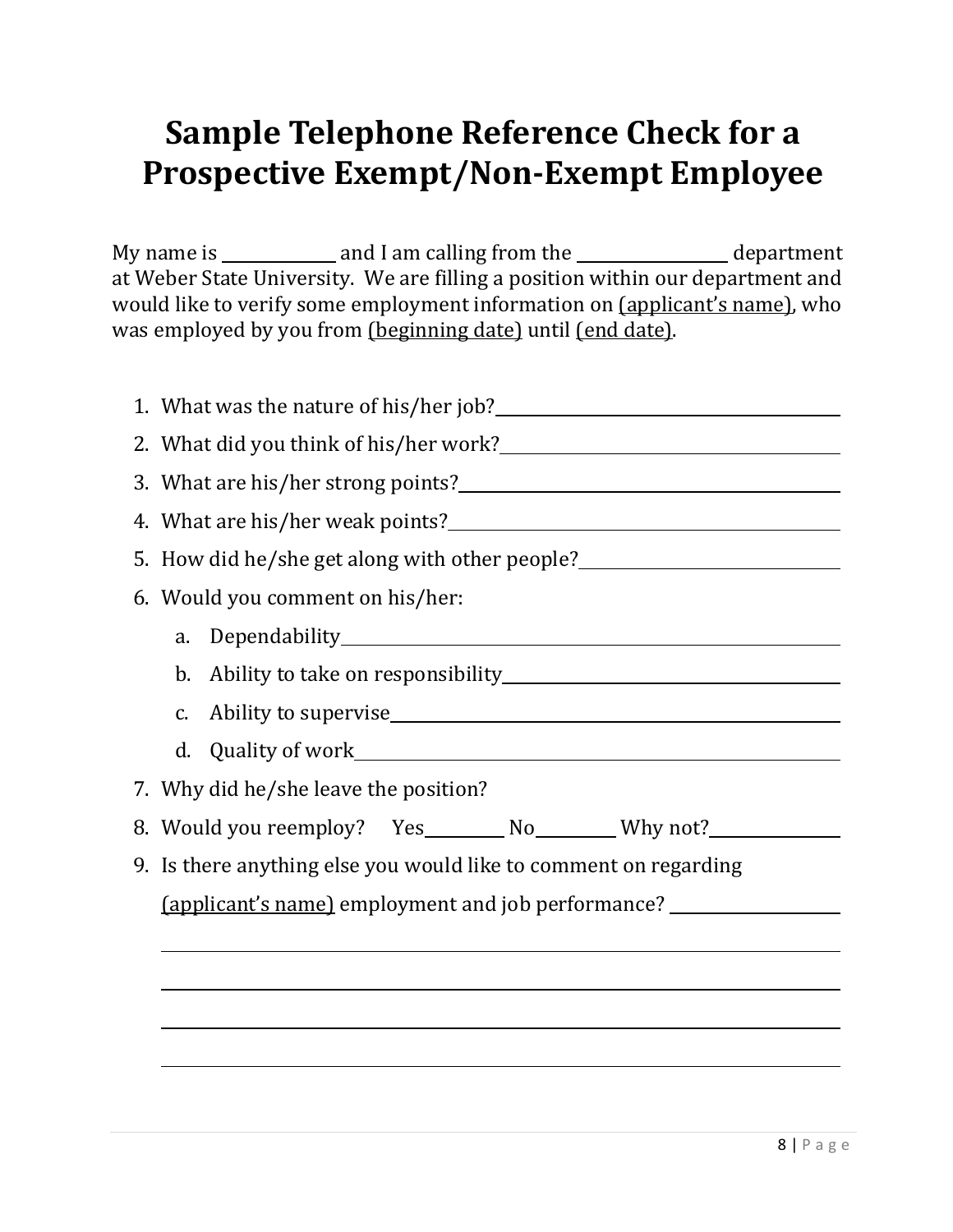## <span id="page-9-0"></span>**Chapter 10 Veterans Preference Law**

**[Utah](http://www.le.utah.gov/UtahCode/title.jsp)  [Code](http://www.le.utah.gov/UtahCode/title.jsp) [Title](http://www.le.utah.gov/UtahCode/chapter.jsp?code=71)  Veterans [71](http://www.le.utah.gov/UtahCode/chapter.jsp?code=71) [Chapter](http://www.le.utah.gov/UtahCode/section.jsp?code=71-10)  Veteran's Preference [10](http://www.le.utah.gov/UtahCode/section.jsp?code=71-10)**

**Section 2 Veteran's preference.**

### **71-10-2. Veteran's preference.**

 (1) Each government entity shall grant a veteran's preference upon initial hiring to each preference eligible veteran or preference eligible spouse according to the procedures and requirements of this chapter.

 (2) The personnel officer of any government entity shall add to the score of a preference eligible who receives a passing score on an examination, or any rating or ranking mechanism used in selecting an individual for any career service position with the government entity:

(a) 5% of the total possible score, if the preference eligible is a veteran;

 (b) 10% of the total possible score, if the preference eligible is a veteran with a disability or a purple heart recipient; or

 (c) in the case of a preference eligible spouse, widow, or widower, the same percentage the qualifying veteran is, or would have been, entitled to.

 (3) A preference eligible who applies for a position that does not require an examination, or where examination results are other than a numeric score, shall be given preference in interviewing and hiring for the position.

Amended by Chapter 366, 2011 General Session

More information available at: [http://le.utah.gov/~code/TITLE71/htm/71\\_10\\_000200.htm](http://le.utah.gov/%7Ecode/TITLE71/htm/71_10_000200.htm)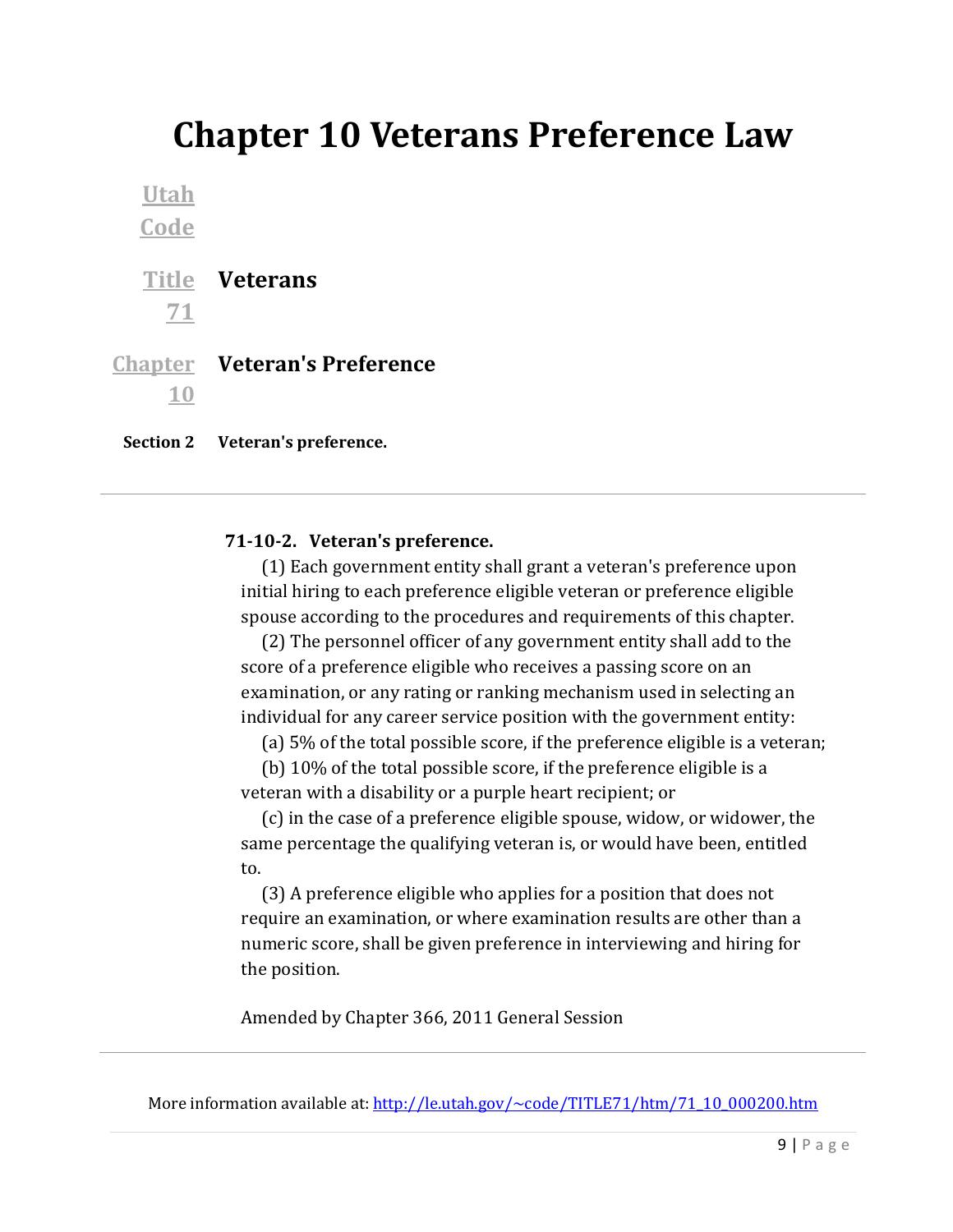## <span id="page-10-0"></span>**PPM 3-5 Personnel Employment**

No. 3-5 Rev. 10-02-12 Date 8-17-77

### I. REFERENCES

- Fair Labor Standards Act of 1938
- Age Discrimination
- Equal Pay Act of 1963
- Age Discrimination in Employment Act
- Title VII of the Civil Rights Act of 1964
- Executive Order 11246 (Affirmative Action)
- Rehabilitation Act of 1973, as amended
- Vietnam Era Veteran's Readjustment Assistance Act of 1974
- Americans With Disabilities Act 1990 ADAAA 2009
- Title IX of the Educational Amendments of 1972 Utah
- Utah Antidiscrimination Act
- Utah Veterans Preference for Career Service Act
- Genetic Information Nondiscrimination Act (GINA)
- [PPM 1-5b, Selection of Vice Presidents](http://www.weber.edu/ppm/Policies/%20http:/www.weber.edu/ppm/Policies/1-5b_SelectVP.html)
- PPM 1-17, Selection and Evaluation of Academic Deans
- PPM 3-1, Equal Opportunity and Nondiscrimination Employment
- PPM 3-2, Employee Definitions
- [PPM 3-2a, Fair Labor Standards Act \(FLSA\)](http://www.weber.edu/ppm/Policies/%20http:/www.weber.edu/ppm/Policies/3-2a_Fair_Labor_Standards_Act_(FLSA).html)
- [PPM 3-5a, Employment of Persons with Criminal Records](http://www.weber.edu/ppm/Policies/%20http:/www.weber.edu/ppm/Policies/3-5a_EmploymentCriminalRec.html)
- [PPM 3-6, Employment of Relatives](http://www.weber.edu/ppm/Policies/%20http:/www.weber.edu/ppm/Policies/3-6_EmploymentRelatives.html)
- PPM 3-8, Probationary Period
- PPM 3-10b, Layoff (Staff Employees)
- [PPM 3-32, Discrimination and Harassment](http://www.weber.edu/ppm/Policies/%20http:/www.weber.edu/ppm/Policies/3-32_DiscriminationHarassment.html)
- **PPM 3-14, Hourly Employment (Nonteaching Personnel)**
- PPM 8-6, Faculty Appointments

#### II. POLICY

Weber State University is an equal opportunity employer. It is the policy of the University to make recruitment, employment and other employment-related decisions without regard to those classifications defined as "protected" in PPM 3-32. The affirmative action commitment of the University also requires an effort to identify and correct under-utilization of protected groups including women, minorities, veterans, and persons with disabilities.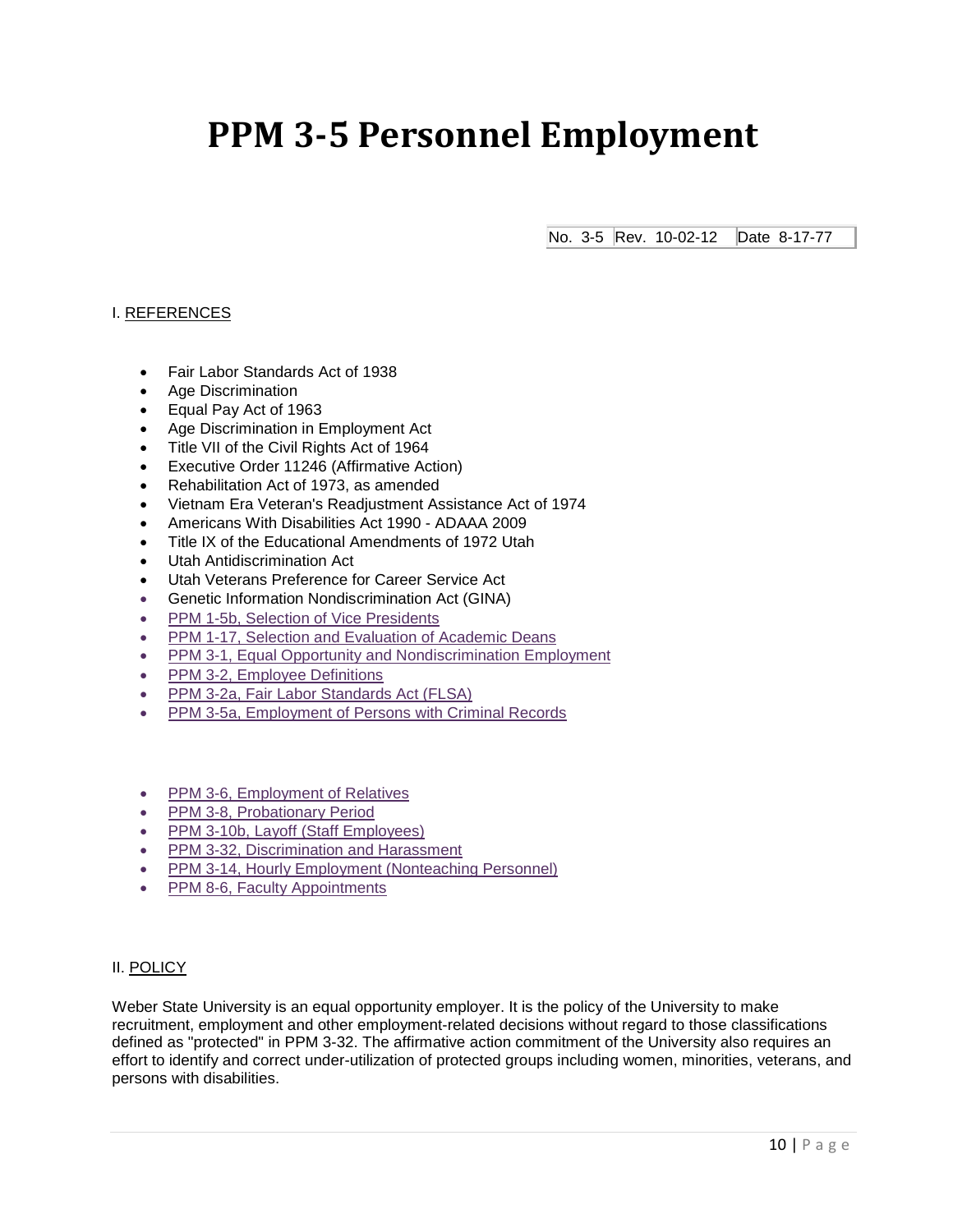#### III. DEFINITIONS

Internal Candidate: Employees of WSU including salaried, hourly employees and adjunct faculty, and employees who have been laid off in the past twelve (12) months.

Vacancy: A salaried position within the University that offers compensation and is open by virtue of the termination of an incumbent, the creation of a new position, or the enhancement of a current position.

Hiring Authority: The individual(s) who are authorized by the supervising vice president or Provost to advertise select and employ a salaried employee. Unless otherwise authorized by the Provost, the dean of each college.

Lateral Transfer: A transfer where an individual is transferring to a new position at the same grade and salary.

#### IV. HIRING PROCESS AND PROCEDURES

A. Weber State University shall recruit applicants from as many sources as possible and employ the best qualified person for each position in accordance with University policy and applicable state and federal statutes. The university shall provide either 5% or 10% preferences as required by the Utah Veterans Preference for Career Services Act. The university reserves the right to give affirmative consideration (not to exceed 5% of total weight) to candidates who contribute to correcting underutilization of protected classes or enhancing diversity, as allowed by law.

B. Requests to fill all salaried vacancies or a request for an exception (See Section VI of this policy) to some or all of the provisions of this policy shall be submitted to the Human Resource Department (HR). The HR Department will assist in training hiring authorities and committees to implement the appropriate recruiting procedures after receiving approval from appropriate administrators.

C. For vice-president or dean positions, the process outlined in PPM 1-5b or 1-17 respectively shall be followed subject to the other provisions of this policy.

D. For all other positions, the following requirements or recommendations apply:

1. The department chair or supervisor responsible for the hiring ("supervisor") shall initiate the hiring process by obtaining authorization from the hiring authority and then the appropriate vice-president to establish or fill a position on the department staff.

2. Following approval for the position, the supervisor is encouraged to appoint a screening committee of at least three people and diversity among the members of the committee is encouraged. The screening committee may also contain persons from outside the department. The hiring authority and/or the screening committee will determine the qualifications for this position, update the job description as necessary, review applications, interview candidates, and make recommendations to the hiring authority. Before steps are taking to communicate with qualified candidates, the supervisor shall discuss the wishes of the department with the hiring authority and obtain general agreement as to the qualifications and responsibilities of the position to be filled.

3. Application - All job applicants shall submit a completed electronic application form and other required documents as specified by the Human Resource Department prior to any consideration for employment. Candidates must also comply with the requirements for criminal background screening. Applicants applying directly to a department shall be referred to HR to complete the necessary electronic application forms.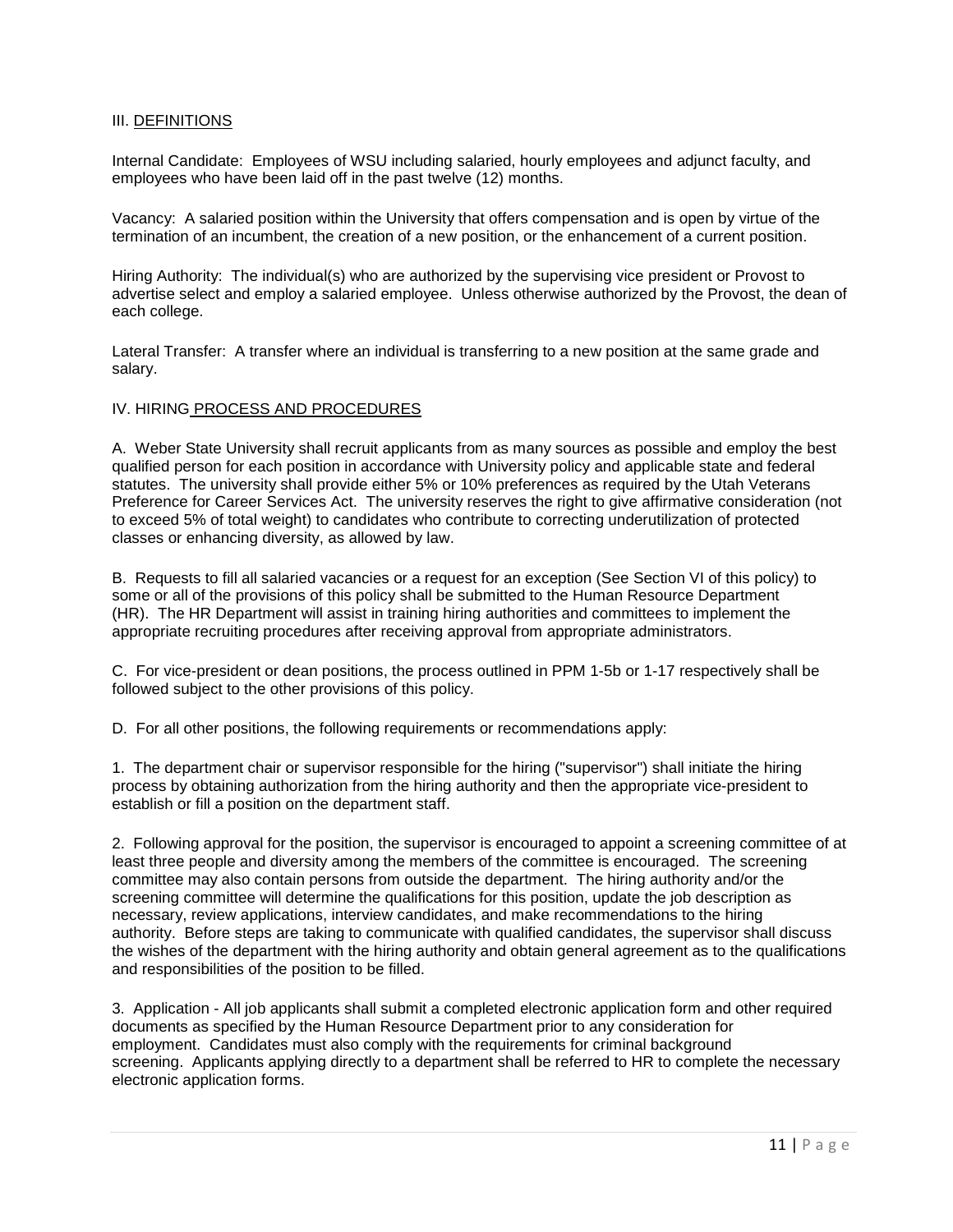4. Initial Screening - Only applicants meeting minimum position qualifications for the position will be considered. In case where equivalent experience, skill or education must be assessed, HR may defer to the hiring department to determine equivalency.

5. Tests - All qualifying tests for positions shall be administered or approved by the HR Department. Examples will include, but are not limited to cognitive tests, sample job task tests, language or proficiency tests.

6. Reference Checks - Reference checks are permissible and advisable so long as questions are directly related to legitimate hiring criteria. The refusal of a candidate to permit such checks may be considered as a factor in the hiring decision.

7. As part of the screening process, candidates may be invited to come to the campus for personal interviews or to participate in other campus activities ins order that they may become better known and evaluated and to assure that they become acquainted with the institution and the locality of their prospective work and domicile.

8. The screening and evaluation process must apply neutral, job-related criteria consistently to all applicants through the use of the HR approved applicant rating system. A selection shall not be made prior to the completion of the posting period. When the investigation of candidates has been completed, the supervisor shall forward the recommendation of the department with all supporting documentation to the hiring authority and to HR.

9. No offers, verbal or written, shall be made to a candidate without the approval of the hiring authority, the appropriate vice-president, and the Director of AA/EO. In exigent circumstances, permission of HR may be requested to make a contingent offer to a candidate subject to review and approval by the Director of AA/EO and the vice-president.

10. The hiring authority shall submit the department's recommendation with all supporting documentation to the president, through the appropriate vice-president. The vice-president will indicate to the hiring authority the approval or disapproval of the recommendation.

11. Temporary full-time faculty appointments to positions not leading to tenure shall be made in the same manner as regular faculty appointments.

12. Offers of Employment - Offers for all vacancies are made under the direction of the hiring authority. Offers of employment shall not be made **until all necessary approvals have been obtained.**

13. Reasonable steps shall be taken to make on-campus applicants aware of job vacancies and encourage their application for career development opportunities. The following guidelines apply to on-campus applicants:

a. Only those candidates who have made formal application through the HR Department within the posting period shall be accepted as applicants.

b. The University reserves the right to give favorable consideration (not in excess of 5% of total weight) to employees of Weber State University when they are qualified and apply in accordance with PPM 3-5.

c. In the event of transfer from one department to another, immediate supervisors in both departments shall mutually agree to the date of transfer.

d. After satisfactory completion of the probationary period in their current positions, employees are eligible to apply for vacancies.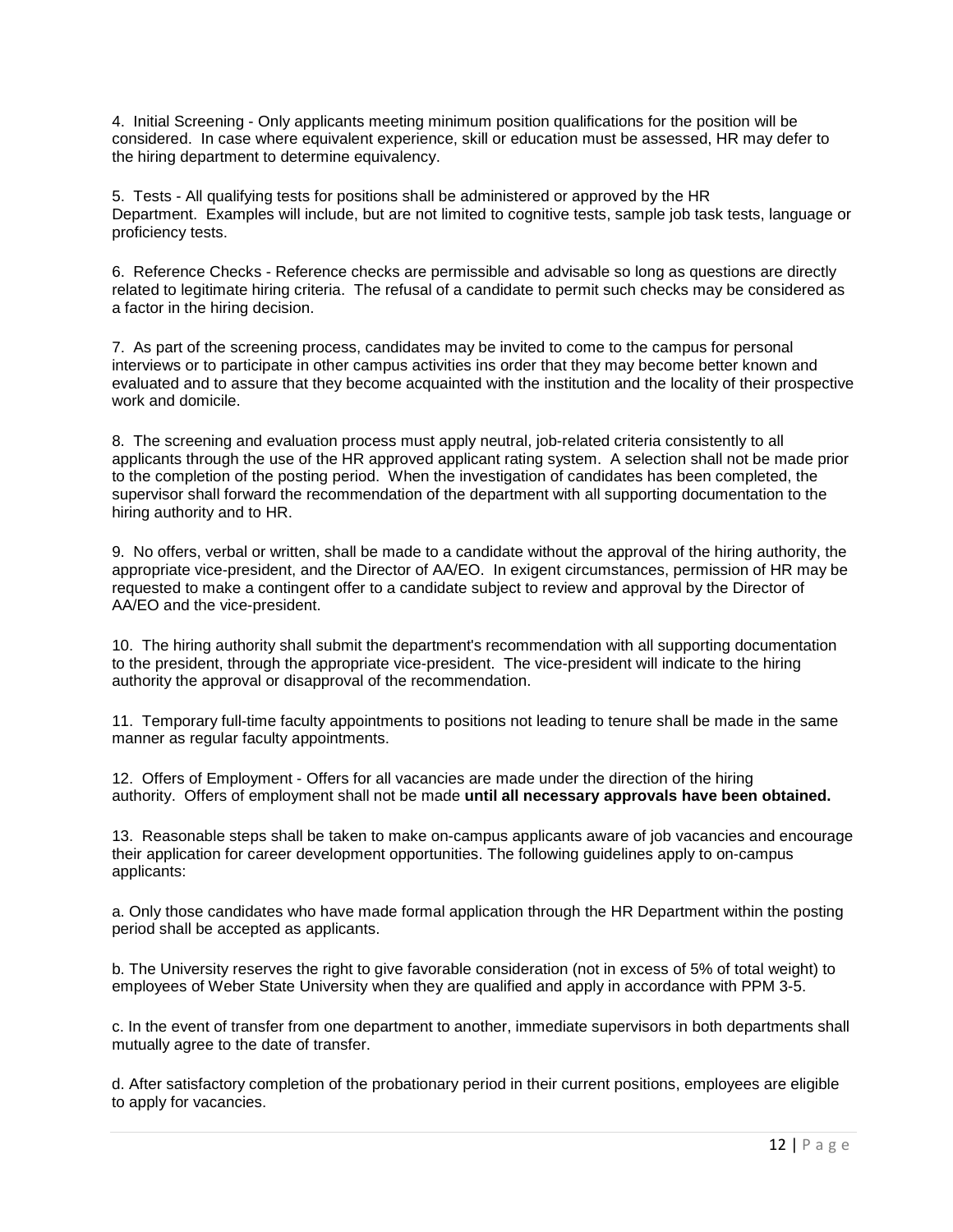e. The hiring department shall assume the responsibility for accrued vacation, compensatory time, and sick leave benefits of transferring employees.

#### V. ADVERTISEMENT AREA, DURATION AND METHOD OF ADVERTISEMENT

A. At a minimum, all vacancies will remain open for a specific time period, be posted on the WSU website, and be advertised within a specified recruiting area as described below. A selection shall not be made prior to the completion of the posting period. A position may be held open past the time period by the hiring authority in conjunction with the Director of AA/EO, until a suitably diverse and qualified pool of applicants is obtained.

| Type of Position                                                                     | Minimum Recruiting<br>Area | Duration          | <b>Typical Method of Advertisement</b>                                                                        |
|--------------------------------------------------------------------------------------|----------------------------|-------------------|---------------------------------------------------------------------------------------------------------------|
| Executive, tenure-<br>track faculty, and<br>appropriate<br>professional<br>positions | National                   | 30 Day<br>Minimum | National newspapers, mailings,<br>professional publications, other<br>professional organizations'<br>websites |
| Appropriate<br>professional<br>positions                                             | Statewide                  | 14 Day<br>Minimum | Wasatch front newspapers                                                                                      |
| Classified positions                                                                 | Local                      | 10 Day<br>Minimum | Wasatch front newspapers,<br>Department of Workforce<br>Services                                              |

B. A reduction or waiver of the posting period may be granted by the AVP of HR and Director of AA/EO when compliance with the posting period creates an unusual hardship or emergency for University operations and where both the AVP of HR and the Director of AA/EO feel such action is consistent with the Equal Opportunity and Affirmative Action commitment of the University. Requests for reductions or waivers of the posting period must be made in advance according to procedures established by the HR and AA/EO departments.

| Type of Position                                                                                                                                                                                                                                                                                   | Minimum Recruiting                                                                                                       | Duration                | Typical Method of                                                                                              |
|----------------------------------------------------------------------------------------------------------------------------------------------------------------------------------------------------------------------------------------------------------------------------------------------------|--------------------------------------------------------------------------------------------------------------------------|-------------------------|----------------------------------------------------------------------------------------------------------------|
|                                                                                                                                                                                                                                                                                                    | Area                                                                                                                     |                         | Advertisement                                                                                                  |
| May be used for all types of positions<br>with the advance approval of HR and<br>AA/EO when there is a suitably<br>diverse and qualified pool of internal<br>candidates.                                                                                                                           | On Campus-Campus<br>Wide (Qualified<br>salaried, adjunct, and<br>hourly employees may<br>be considered as<br>candidates) | 7 Day<br>Minimum        |                                                                                                                |
| May be used for all types of positions<br>with the advance approval of HR and<br>AA/EO when there is a qualified pool<br>of candidates in the department and<br>when employment of a non-<br>department candidate would result in<br>the displacement of a salaried<br>employee in the department. | On Campus-<br>Department Only                                                                                            | 5 Day<br><b>Minimum</b> | Personal contact by<br>the supervisor with all<br>qualified candidates<br>or posting within the<br>department. |

### VI. EXCEPTIONS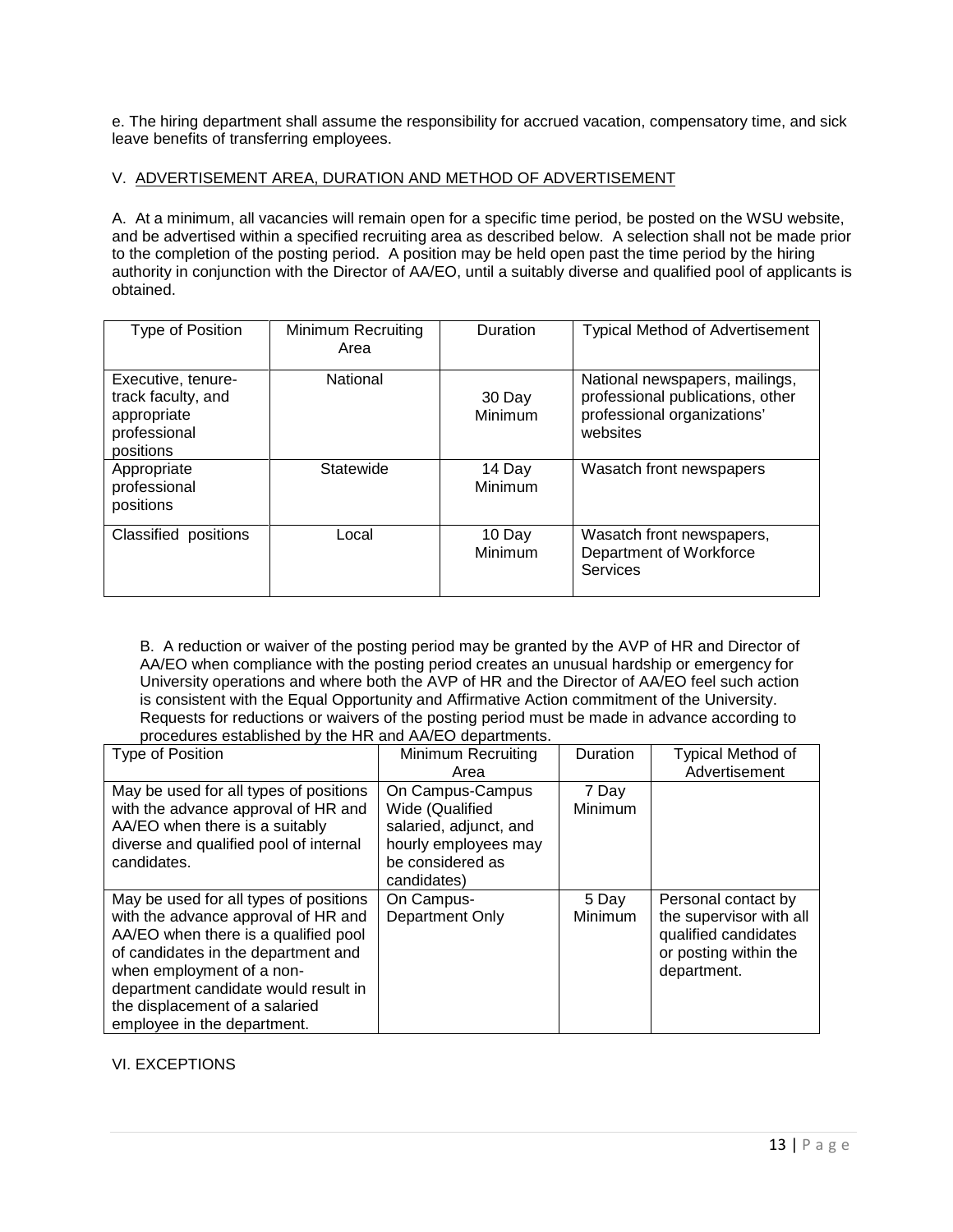The AVP for HR or his/her designee, in agreement with the Director of AA/EO may waive some or all of the provisions of this policy. In order to insure that hiring normally follows regular recruitment and selection procedures, no department may create a pattern of exceptions. Exceptions may be granted for any of the following reasons:

A. A truly exceptional candidate widely recognized for outstanding achievement in a needed area of expertise is requested by the supervising vice president.

B. A highly qualified candidate from an under-represented protected class is requested by the supervising vice president for purposes of meeting Affirmative Action and programmatic needs.

C. The hiring of a spouse or significant other of an individual identified above is requested by the supervising vice president in order to meet important institutional needs.

D. The President approves a direct appointment after consultation with the AVP of HR and the Director of AA/EO to meet an important institutional need for which the individual is highly qualified.

E. The vacancy is temporary because it ends within 1 year. The AVP of HR and Director of AA/EO may allow a vacancy to be filled temporarily provided an open search is conducted within that time.

F. Reorganization generated by budget considerations or strategic necessity that creates a vacancy which, if filled by anyone other than a particular current salaried employee, will necessitate terminating the employment of that salaried employee.

G. An approved job evaluation of existing job duties generates a recommendation for a title and/or salary change.

H. A lateral transfer of an employee.

I. Internal promotions pursuant to a Career Ladder that was pre-approved by the Director of AA/EO and the AVP of HR provided they are consistent with the university's Affirmative Action Plan.

J. Transfer or re-employment of an employee in accordance with the PPM 3-34, American's with Disabilities Act and Section 504 Request for Accommodation and PPM 3-29a, Family and Medical Leave.

K. Hiring members of an athletic coaching staff by the head coach of that sport provided recruitment efforts are consistent with the university's Affirmative Action Plan.

L. The recall of an employee who had been laid off, or placement of an employee with preference for reemployment or transfer per PPM 3-10b.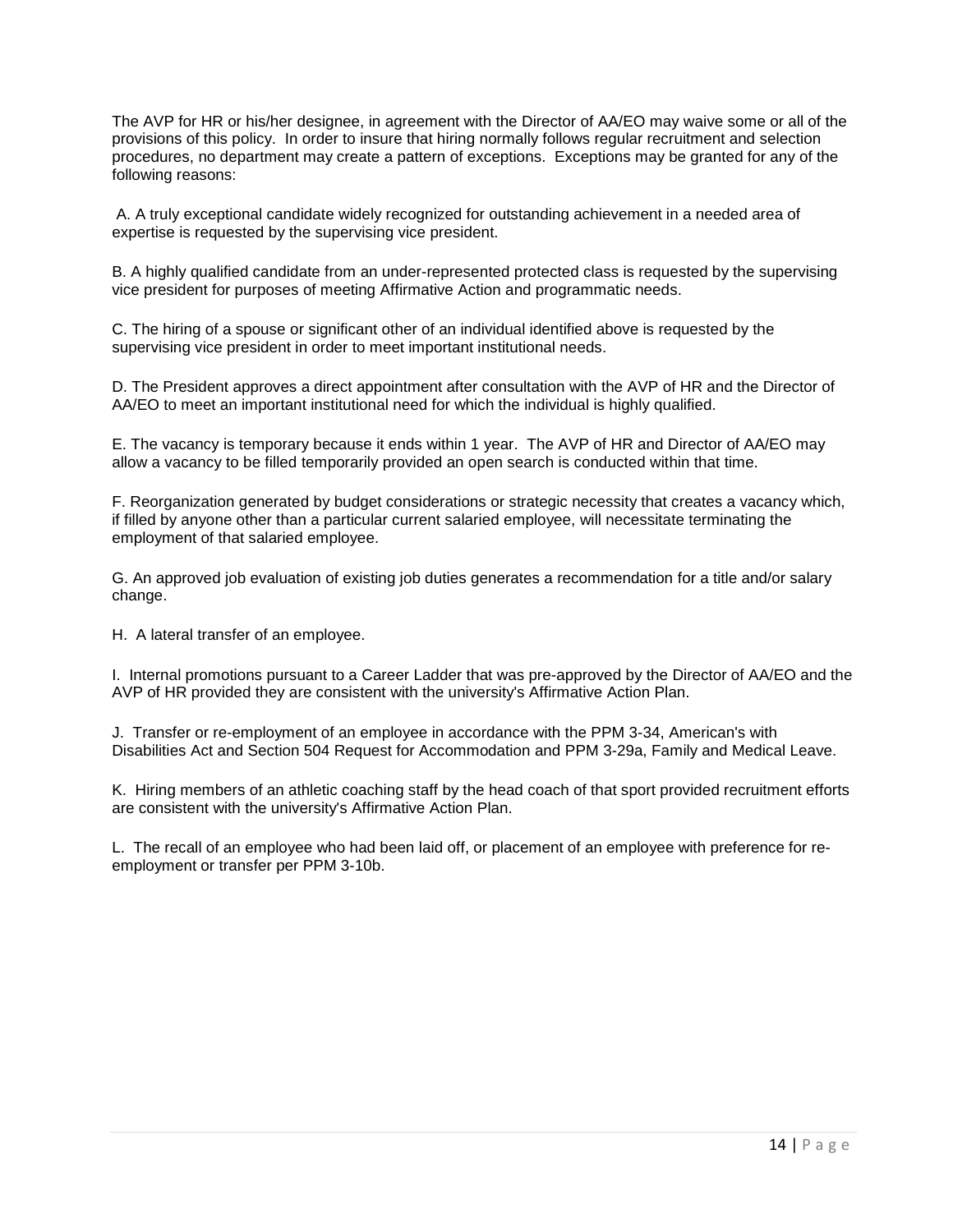### <span id="page-15-0"></span>**How to Rate Applicants in PeopleAdmin & Applicant Rating System**

1. To view applicant materials, login to the eWeber Portal and click on People Admin, which can be found in the Human Resources category of the portal.



2. Once logged in, change your user group to Search Committee Member (upper right corner of the screen) and the module to Hire (upper left corner of the screen).



3. Hover over the Postings option and select the position type (faculty, staff, etc.) of your search.



4. Select the position title of your search.

| $\lambda \sim x$              | Requisition   | Department            | <b>Active</b>       |
|-------------------------------|---------------|-----------------------|---------------------|
| <b>Position Title</b>         | <b>Number</b> |                       | <b>Applications</b> |
| Administrative Specialist III | S00004P       | Communication (22200) |                     |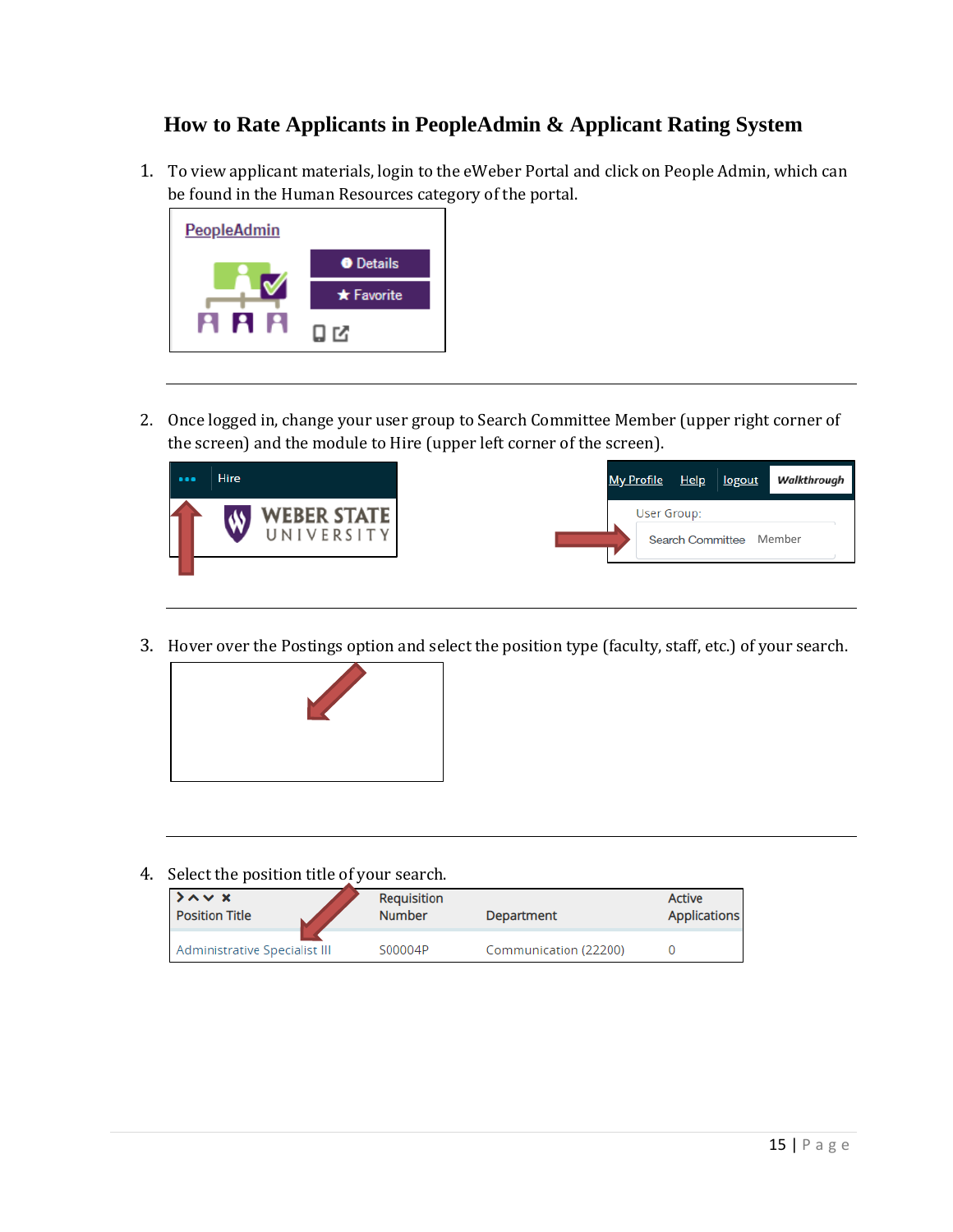5. Click on the Applicants tab to view a list of current candidates, their applications, and other materials.

| Posting: Administrative Specialist III (Staff)                                       |                                |             |                             |  |
|--------------------------------------------------------------------------------------|--------------------------------|-------------|-----------------------------|--|
| <b>Current Status: Posted</b>                                                        |                                |             |                             |  |
|                                                                                      |                                |             |                             |  |
| <b>Position Type: Staff</b>                                                          |                                | Created by: |                             |  |
| Department: Communication                                                            |                                | Owner:      |                             |  |
| Summary<br><b>History</b>                                                            | <b>Applicants</b>              | Reports     | <b>Hiring Proposals</b>     |  |
| b add a new column to the search results, select the column from the drop down list. |                                |             |                             |  |
| Saved Searches v                                                                     |                                |             |                             |  |
|                                                                                      |                                |             |                             |  |
| <b>Applicants</b>                                                                    | ×                              |             |                             |  |
| All Applicants" (16) Selected records 0 Clear selection?                             |                                |             |                             |  |
| <b>Applicant Last</b><br>Name                                                        | <b>Applicant First</b><br>Name |             | Documents                   |  |
| Doe                                                                                  | John.                          |             | Resume, Cover Letter        |  |
| Doe                                                                                  | Jane.                          |             | <b>Resume, Cover Letter</b> |  |

6. In a separate browser window, login to the eWeber portal and select the Human Resources category (left-hand side of the screen).

\_\_\_\_\_\_\_\_\_\_\_\_\_\_\_\_\_\_\_\_\_\_\_\_\_\_\_\_\_\_\_\_\_\_\_\_\_\_\_\_\_\_\_\_\_\_\_\_\_\_\_\_\_\_\_\_\_\_\_\_\_\_\_\_\_\_\_\_\_\_\_\_\_\_\_\_\_\_\_\_\_\_\_\_\_\_\_\_\_\_\_\_\_\_\_\_\_\_

| Favorites              |  |
|------------------------|--|
| <b>Frequently Used</b> |  |
| Categories             |  |
| Featured               |  |
| <b>Browse All</b>      |  |
| Academics              |  |
| Accounts               |  |
| Administration         |  |
| <b>Admissions</b>      |  |
| Campus Life            |  |
| <b>Directories</b>     |  |
| <b>Financial Aid</b>   |  |
| Human Resources        |  |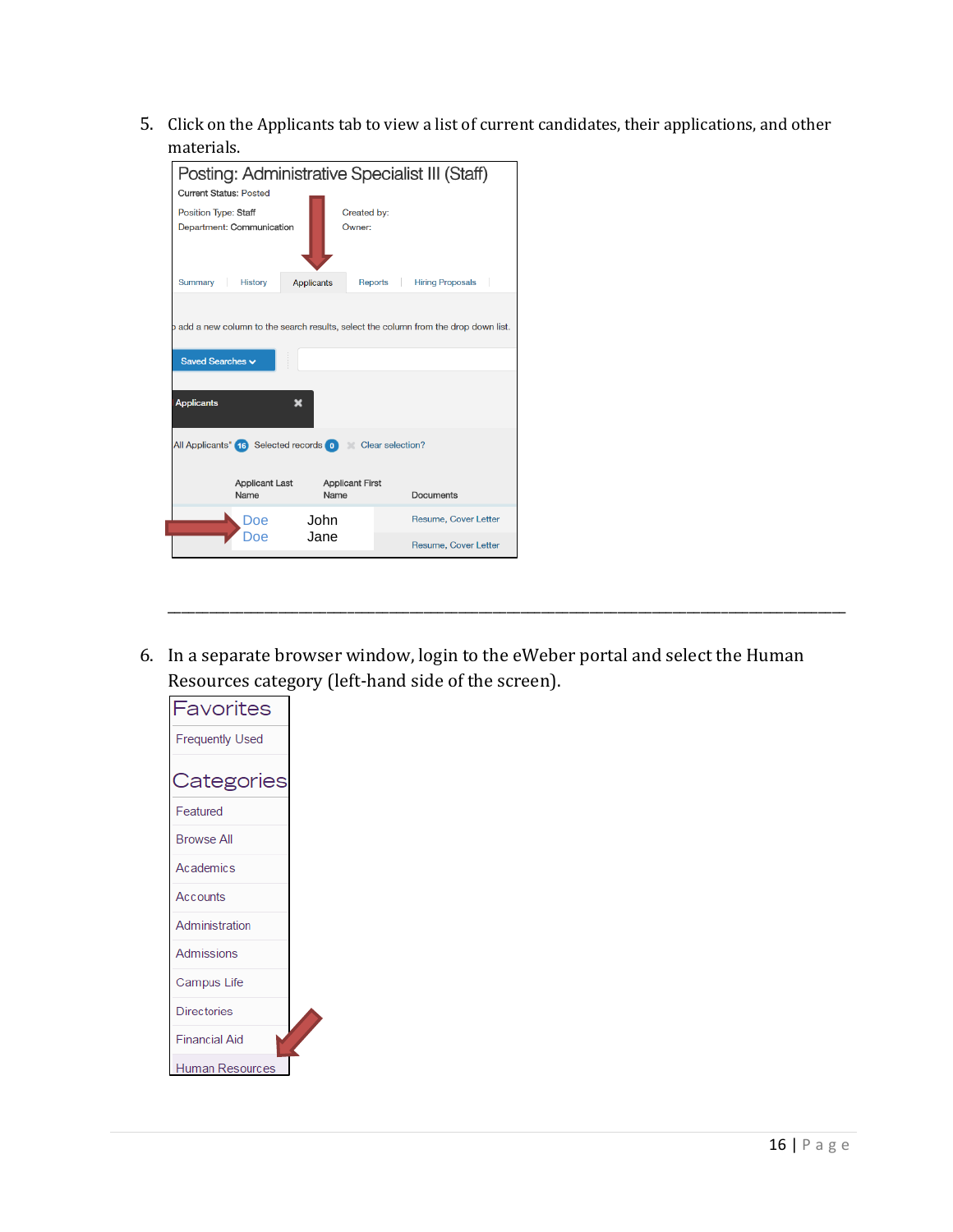7. Click on the Applicant Rating System application.



8. The WSU Applicant Rating System will open. At the top of the screen, select the job to be rated.

\_\_\_\_\_\_\_\_\_\_\_\_\_\_\_\_\_\_\_\_\_\_\_\_\_\_\_\_\_\_\_\_\_\_\_\_\_\_\_\_\_\_\_\_\_\_\_\_\_\_\_\_\_\_\_\_\_\_\_\_\_\_\_\_\_\_\_\_\_\_\_\_\_\_\_\_\_\_\_\_\_\_\_\_\_\_\_\_\_\_\_\_\_\_\_\_\_\_

| Select a job<br><b>Comm</b>                                                                                                                                                              |
|------------------------------------------------------------------------------------------------------------------------------------------------------------------------------------------|
| Welcome Vince                                                                                                                                                                            |
| The Applicant Rating System is designed to assist you with the evaluation of your candidates. The system computes the weighting and rating data including<br>Veterans Preference points. |
| If you have questions, call Human Resources at extension 6034 or 6036.                                                                                                                   |
| Note: If you are not able to rate, be sure the Hiring Manager has opened the levels.                                                                                                     |

9. To rate candidates click the Rate button and select an applicant from the drop down box. After all the applicants have been rated, select the Finished Rating All Applicants button.

| <b>Comm</b>       | <b>HR Demo II</b>                                                                 | ▼. | Setup Job | <b>Job Maint</b> | Rate | <b>Reports</b>                                                                                                                                               |
|-------------------|-----------------------------------------------------------------------------------|----|-----------|------------------|------|--------------------------------------------------------------------------------------------------------------------------------------------------------------|
| <b>HR Demo II</b> | 09/18/2011 to 12/31/2999<br>Requisition ID: Unknown                               |    |           |                  |      |                                                                                                                                                              |
|                   | Status: Waiver Post - Viewable With Quicklink Only                                |    |           |                  |      |                                                                                                                                                              |
|                   | <b>Rate Applicants</b>                                                            |    |           |                  |      |                                                                                                                                                              |
|                   | Select an applicant                                                               |    |           |                  |      |                                                                                                                                                              |
|                   | Finished rating all applicants                                                    |    |           |                  |      |                                                                                                                                                              |
|                   | the results and determine which candidates will move to the next level of review. |    |           |                  |      | Select reports to view your individual and committee totals. Once your committee has finished rating each applicant, you should schedule a meeting to review |